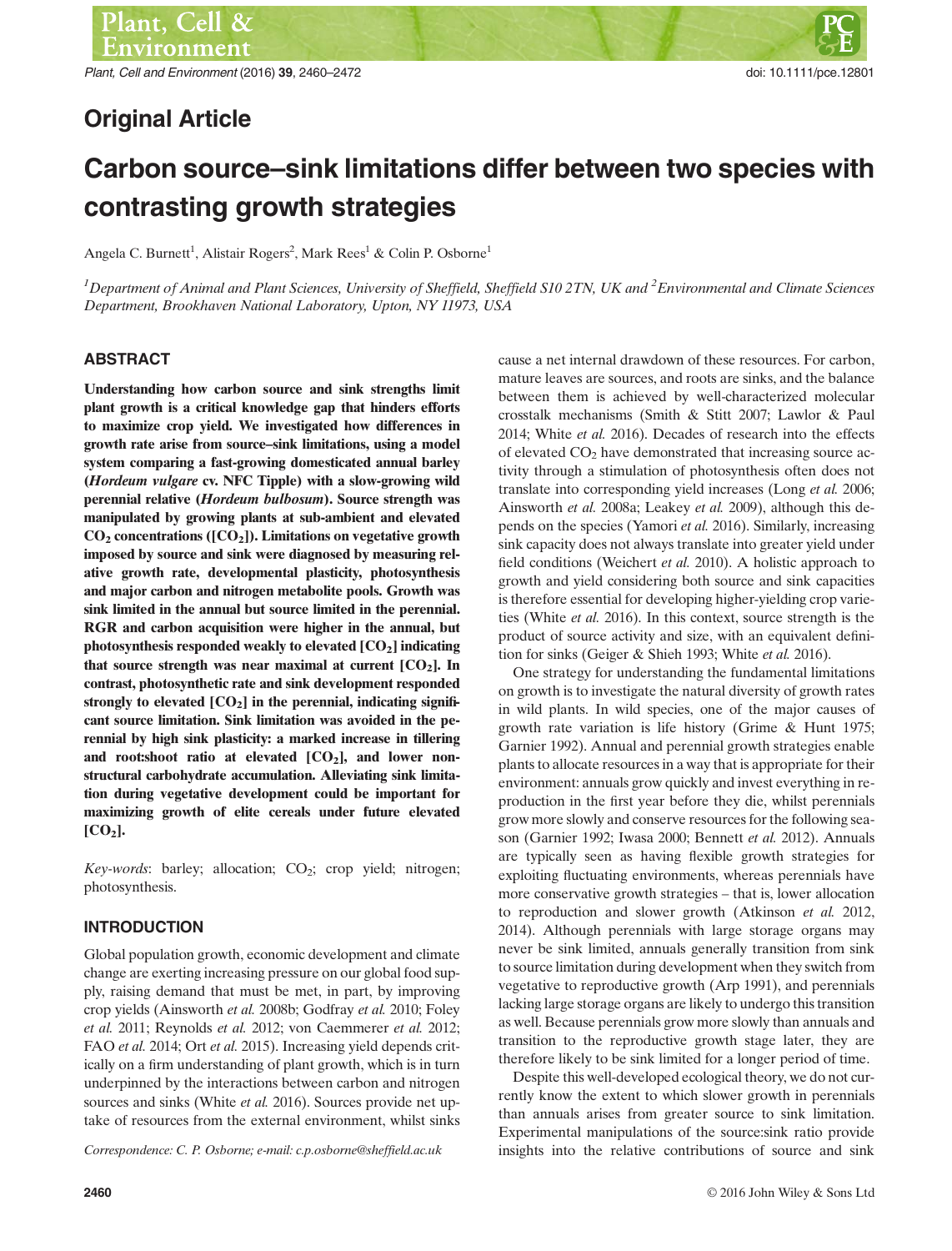processes to growth rate and may be achieved through a variety of techniques including sink removal (Arp 1991), genetic modification (Ainsworth et al. 2004, Weichert et al. 2010; Zuther et al. 2011), source removal (von Caemmerer & Farquhar 1984, Bryant et al. 1998; Rogers et al. 1998; Eyles et al. 2013), inhibiting resource export from the source (Ainsworth & Bush  $2011$ ) and increasing source activity using elevated  $CO<sub>2</sub>$  (Kinsman et al. 1997; Masle 2000), reviewed by White et al. (2016). Here, we alter the atmospheric  $CO<sub>2</sub>$  concentration ( $[CO<sub>2</sub>]$ ) to non-invasively manipulate the source:sink ratio in barley – elevated  $[CO<sub>2</sub>]$  to increase the source strength and sub-ambient  $[CO<sub>2</sub>]$  to decrease it – with current  $[CO<sub>2</sub>]$  as a reference against which to compare the source manipulations. This approach enables analysis of source and sink limitation under current  $[CO<sub>2</sub>]$ , and strong  $CO<sub>2</sub>$  treatments are applied in order to produce marked perturbations of the system. In  $C_3$  plants,  $[CO_2]$ affects carbon source strength directly through one wellunderstood process, that is, carbon assimilation by Rubisco, and therefore avoids wounding responses and other confounding effects, which may arise from alternative approaches for source:sink manipulation. We took a holistic approach to investigating source–sink interactions, measuring the responses of development, growth, allocation, photosynthesis and key carbon and nitrogen metabolite pools on the same plants. Together, these simultaneous measurements of growth, carbon uptake and carbon utilization allowed us to diagnose source and sink limitation in our model system. For example, a high concentration of free amino acids indicates carbon source limitation (Paul & Driscoll 1997; Stitt & Krapp 1999; Isopp et al. 2000; Rogers et al. 2006), whilst a build-up of non-structural carbohydrates in leaves indicates carbon sink limitation (Rogers & Ainsworth 2006; Ainsworth & Bush 2011).

In order to elucidate physiological mechanisms underpinning differences in growth rate, this study compared domesticated annual barley (Hordeum vulgare cv. NFC Tipple) and a wild perennial relative (Hordeum bulbosum). Annual barley is sink limited during grain filling (Schnyder 1993; Bingham et al. 2007; Serrago et al. 2013), yet to our knowledge, no study of source and sink limitation during the vegetative growth stage has been made in this species. The annual barley used here is an elite agricultural spring barley from the HGCA recommended list (HGCA 2014) and has a fast-growing life-history strategy. The perennial is a wild species from Turkey, which is able to grow in diverse habitats but generally occupies nutrient-rich environments (von Bothmer 1996).  $CO<sub>2</sub>$  treatments were applied at germination and maintained until harvest, which occurred during the vegetative growth phase of the life cycle. We predicted that annual barley, which grows faster than perennial barley, would be sink limited during vegetative growth, but the perennial would be more strongly sink limited (Jaikumar et al. 2014). Based on this hypothesis, we would expect the fast-growing annual to show a greater increase in growth and photosynthesis in response to elevated  $[CO<sub>2</sub>]$  than the perennial (Poorter 1993; Roumet & Roy 1996). This is because the elevated  $[CO<sub>2</sub>]$  alleviates source limitation and will therefore have a greater effect in the plants which are less sink limited (Bryant et al. 1998; Rogers et al. 1998; Ainsworth et al. 2003). In contrast, we expected that the

more strongly sink limited, slower-growing perennial would show a greater increase in the storage of carbon-rich metabolites under elevated  $[CO<sub>2</sub>]$ .

#### MATERIALS AND METHODS

#### Plant material and growth conditions

Seeds of *Hordeum vulgare cv.* NFC Tipple and *Hordeum* bulbosum (Accessions GRA1031 and GRA947) were obtained from Syngenta and IPK Gatersleben, respectively. Seeds were germinated on wet filter paper and transplanted to 4 L pots filled with 1:10 sand:vermiculite and topped with an additional layer of sand to aid root development of the seedlings. Plants were grown in controlled environment growth chambers (BDR 16, Conviron, Isleham, UK) at the University of Sheffield, two of which had been modified to scrub  $CO<sub>2</sub>$ using soda lime. Plants were grown in three chambers with fixed CO<sub>2</sub> levels of 180, 400 and  $1500 \mu$  molmol<sup>-1</sup> for 61 days. In order to impose strong carbon source and sink manipulations, 180 and  $1500 \mu$ molmol<sup>-1</sup> were chosen. All chambers had a 12h photoperiod with day/night temperatures of 20/18 °C, 65% humidity and daytime light levels of 600  $\mu$ mol photons  $m^{-2} s^{-1}$  at plant height, resulting in a daily light integral of 25.92 mol  $m^{-2}$  day<sup>-1</sup>. Plants were kept adequately watered with 20% Long Ashton's nutrient solution. During seedling establishment, plants were watered daily – with 150 mL reverse osmosis water for 8 days and with 150 mL Long Ashton's solution thereafter. After 17 days, plants were watered three times per week with 150 mL Long Ashton's solution until 29 days old, 225 mL until 45 days old and 450 mL thereafter.

Photosynthesis measurements and metabolite harvests were carried out three times in consecutive weeks, between 46 and 61 days after germination (DAG). In each of these harvest weeks, six annuals from each  $CO<sub>2</sub>$  level were harvested (three at dawn and three at dusk), giving a total of 54 individuals across 3 weeks. In the first and third of these harvest weeks, six perennials from each  $CO<sub>2</sub>$  level were harvested (three at dawn and three at dusk), giving a total of 36 individuals.

#### Relative growth rate, root:shoot ratio and tillering

Relative growth rate (RGR) was calculated based on the plant mass estimated from weekly imaging of above ground biomass, beginning when plants were 2 weeks old. Plants were photographed (PowerShot G9, Canon, Tokyo, Japan) six times from the side against a white background, with the plant rotated 60° between successive photographs. A scale bar of known length was included for calibration. Leaf area in pixels was obtained for each photograph using Image J (U. S. National Institutes of Health, Bethesda, Maryland, USA, [http://](http://imagej.nih.gov/ij/) [imagej.nih.gov/ij/](http://imagej.nih.gov/ij/)), and converted to  $mm<sup>2</sup>$  using the area of the scale bar. A batch of 29 additional plants, not used in the main study, was also photographed weekly. At nine time points between 33 and 60 DAG, individuals from this batch were separated into leaf, leaf sheath and root and oven-dried to provide a calibration curve for leaf area and dry mass for each species. These curves were then used to predict dry mass for each plant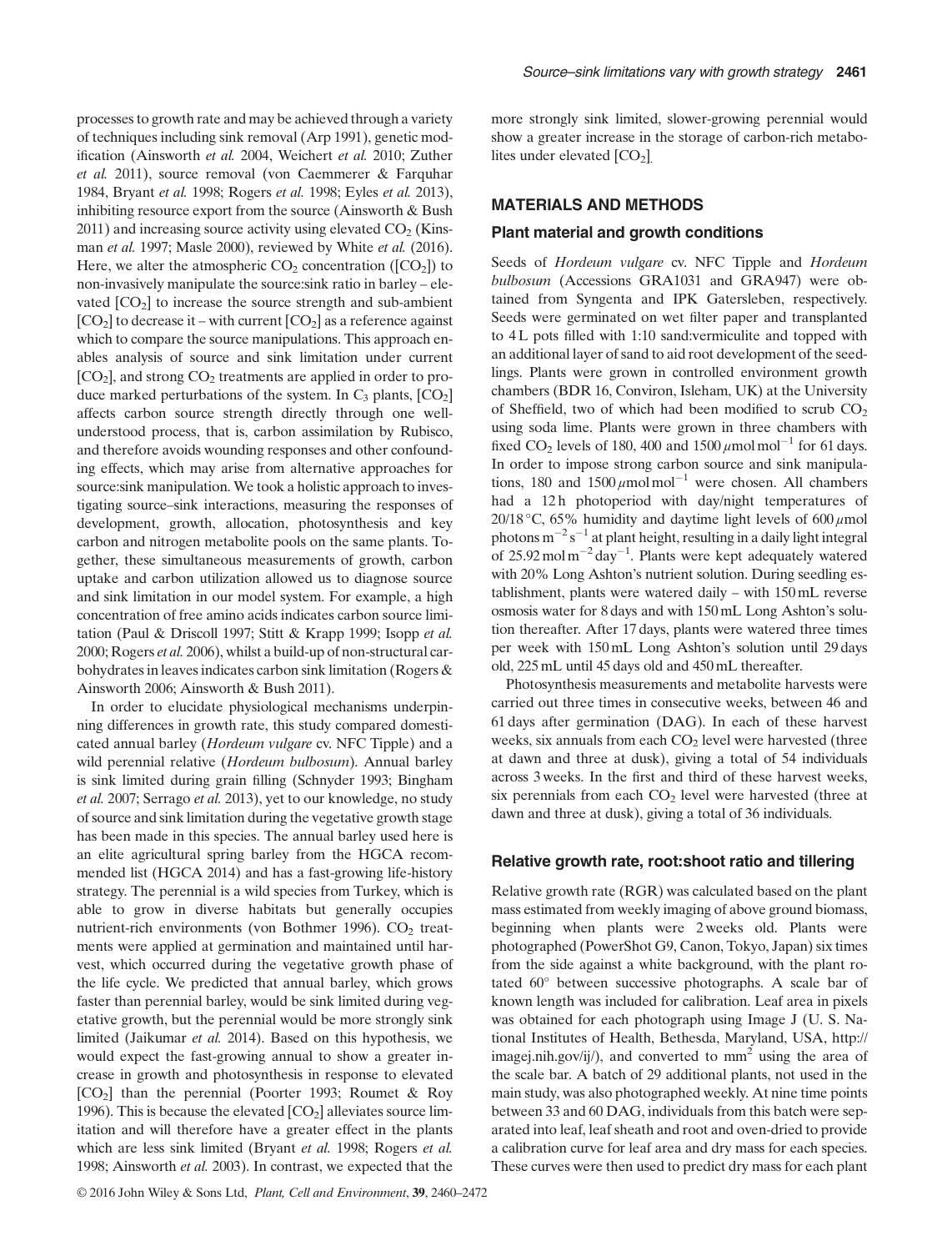for each set of six photographs (Supporting Information Fig. S1;  $r^2 = 0.97$  for species-based calibration). Individual growth curves showing predicted dry mass over time were obtained for each plant using a nonlinear mixed-effects model obtained by stepwise selection and used to estimate RGR at multiple time points by differentiation, where more than three time points had been measured.

The calibration was also used to predict root:shoot ratio for the plants in the main study. For each of the oven-dried individuals, the relative contribution of shoot and root to whole plant mass was recorded, and the mean fraction of root and shoot was calculated. This was then applied to the plant mass predicted for the plants in the main study using calibration of image data, to give an estimate of root:shoot ratio for each individual.

Tillers were counted the day before metabolite harvests were carried out.

#### Photosynthesis

Diurnal measurements of photosynthesis were made the day before plants were harvested for metabolite assays. Fifty-one annual and 26 perennial individuals were measured (the remaining plants were too small for gas exchange measurements to be performed). Instantaneous net photosynthetic rate was measured every 3.5 h between 30 min after dawn and 30 min before dusk, using the LI-6400XT Portable Photosynthesis System (Li-Cor Biosciences, Lincoln, NE, USA). Net photosynthetic rate was measured in situ within growth chambers, under the ambient environmental conditions of each chamber described earlier. These measurements were used to obtain a curve of photosynthesis during the photoperiod for each plant, and the area underneath was integrated to give a daily rate of net carbon fixation per unit area – that is, the carbon source activity. This value was multiplied by the projected shoot area to estimate the total daily photosynthesis in the whole shoot – that is, the carbon source strength.

#### **Metabolites**

Plants were harvested from 47 to 61 DAG, within 1 h before dawn and 1 h before dusk. Samples were flash frozen in liquid nitrogen, stored at  $-80^{\circ}$ C and freeze-dried prior to analysis. For small plants, the entire plant was harvested; for larger plants, representative samples of leaf, leaf sheath and root from both young and old tissue were harvested. In the first week, plants were harvested at 47, 48 and 49 DAG. In the second week, plants were harvested at 52, 53 and 54 DAG. In the third week, plants were harvested at 59, 60 and 61 DAG. Three replicates from each species from one chamber were harvested on each date, with the exception of the second week when only annuals were harvested. The order of chambers was randomized in each of the three harvest weeks.

Metabolite analysis was carried out at Brookhaven National Laboratory. Metabolites were extracted from the freeze-dried ground tissue using sequential ethanol extractions.

Ethanol-soluble carbohydrates (glucose, fructose, sucrose and low degree of polymerization (LDP) fructan) were analysed using a continuous enzymatic substrate assay as described previously (Ainsworth *et al.* 2007) adapted for measuring sucrose in the presence of LDP fructans (Harrison et al. 1997), and 1U each of exo- and endo-inulinases was added to each well to quantify LDP fructans after glucose, fructose and sucrose had been measured. All biochemical analysis was conducted in standard 96-well microplates (Microtest Plate 96- Well Flat Bottom, Sarstedt, Nümbrecht, Germany), using a robotic liquid handling system (Evolution  $P<sup>3</sup>$  Precision Pipetting Platform, Perkin Elmer, Waltham, MA, USA).

The pellets from the ethanol extraction were heated to 95 °C in 0.1M NaOH, to solubilize protein. A commercially available protein assay kit (Pierce BCA protein assay kit, Thermoscientific, Rockford, IL, USA) based on the Lowry method was used to measure protein content (Lowry et al. 1951) using BSA as a standard. Following the protein assay, samples were neutralized with HCl.

For the starch and high degree of polymerization (HDP) fructan assay, starch and HDP fructans from  $40 \mu$ L aliquots of the suspended pellet material were digested using enzymes in  $60 \mu L$  0.05 M acetate buffer as follows. Starch: 0.17U well<sup>-1</sup> amyloglucosidase (EC 3.2.1.3) and 0.1U well<sup>-1</sup>  $\alpha$ -amylase (EC 3.2.1.1); starch and HDP fructan:  $0.1U$  well<sup>-1</sup> exoinulinase (EC 3.2.1.80), 0.1U well<sup>-1</sup> endoinulinase (EC 3.2.1.7), 0.17U well<sup>-1</sup> amyloglucosidase and 0.1U well<sup>-1</sup>  $\alpha$ -amylase. Plates were incubated overnight at 37 °C. A total of  $40 \mu L$  of the supernatant from the overnight digest was transferred to each well of a 96-well microplate. A total of  $262 \mu$ g ATP well<sup>-1</sup>,  $349 \mu$ g NADP well<sup>-1</sup> and 3.6U well<sup>-1</sup> glucose-6-phosphate dehydrogenase (EC 1.1.1.49, grade II) were added in a buffer of  $0.1$  M HEPES/KOH, 3 mM MgCl<sub>2</sub>, pH7.0 to initiate the reaction. Microplates were centrifuged for 1 min to remove bubbles and then inserted into a plate reader, and the NADPH associated with the carbohydrates in the sample was measured at A340 (ELx808, BioTek, Winooski, VT, USA).

Starch and HDP fructans were assayed by sequentially adding 1U enzyme in HEPES buffer to each well as follows, using the rationale for the soluble carbohydrates assay (Ainsworth et al. 2007). Starch: hexokinase (EC 2.7.1.1); starch and HDP fructan: hexokinase, phosphoglucose-isomerase (EC 5.3.1.9). HDP fructan values were obtained by subtracting the values for starch from the values for combined starch and fructan. This approach was necessary because preliminary recovery experiments had shown that digesting fructan using exoinulinase and endoinulinase also degraded a small amount of starch, leading to an artificially high value for fructan content which was corrected using the approach described here. Starch and HDP fructan content was measured as nmol hexose equivalents using a standard glucose curve loaded on each plate.

Total free amino acids were quantified using fluorescamine:  $15 \mu L$  0.1M sodium borate buffer, 90  $\mu$ L fluorescamine and  $100 \mu$ L water were combined with  $2 \mu$ L of ethanol extract in a black 96-well microplate (Nunc MicroWell, Thermo Fisher Scientific, Waltham, MA, USA). Following a 5 min dark incubation, fluorescence (360 nm excitation, 460 nm emission and 40 nm bandwidth) was measured (Synergy HT, BioTex, Winooski, VT, USA) and converted into nmol amino groups using a standard glutamate curve loaded on each plate.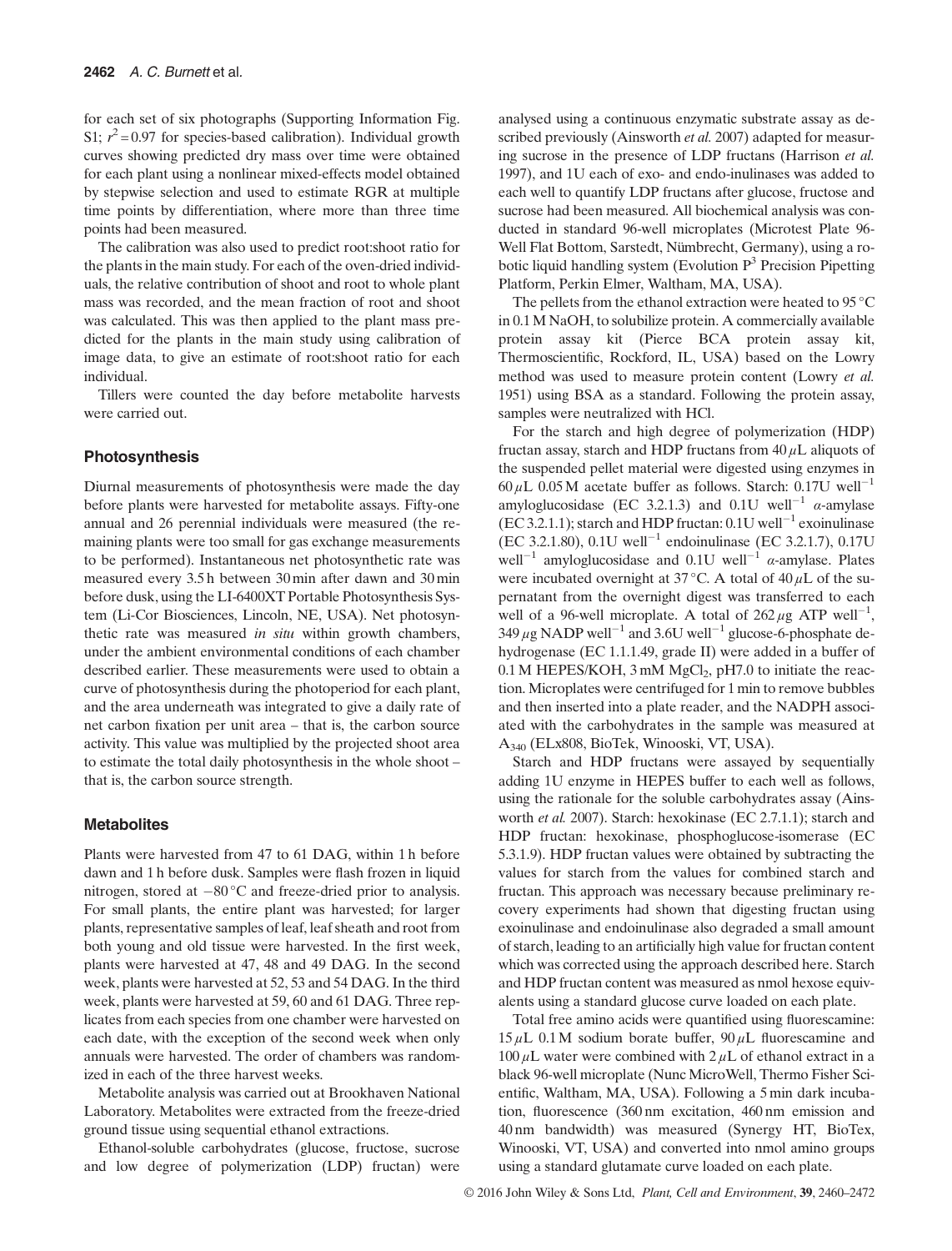The Griess reaction was used to quantify free nitrate. Firstly,  $0.005U$  well<sup>-1</sup> nitrate reductase (EC 1.7.1.3) and 50 nmol NADPH in 0.11M potassium phosphate buffer were added to a  $10 \mu$ L aliquot of the ethanol extract. Each microplate was shaken. Following a 30 min incubation (dark, room temperature),  $20 \mu L$  0.25 mM phenazine methosulfate was added to each well. Plates were shaken again and incubated for a further 20 min, and  $45 \mu L$  1% w/v sulfanilamide in 5% phosphoric acid followed by  $45 \mu L$  0.02% N(1-Napthyl)ethylendiamine dihydrochloride was added to each well. Following another shake and a 5 min incubation,  $A_{540}$  was measured (ELx808, BioTex, Winooski, VT, USA) and converted into nmol nitrate using a standard nitrate curve loaded on each plate.

Metabolite data were expressed per g carbohydratecorrected dry weight, obtained by subtracting the mass of total non-structural carbohydrate (the sum of glucose, fructose, sucrose, LDP and HDP fructan and starch) from the dry mass of each sample. Technical and analytical replicates were run for all assays (Fernie et al. 2011).

#### Statistical methods

Analysis was performed using R (RCore Team, 2015). Analysis of variance models incorporating error terms reflecting the split–split plot design of the experiment were carried out for each variable measured. Logarithmic transformations were performed on all data prior to analysis to improve the fit of the models.

For photosynthesis, TNC, amino acids and amino acid:sucrose (Figs 2,4,6 & 7), small error bars are present but are obscured by symbols.

#### RESULTS

# Perennial barley shows greater developmental plasticity in response to elevated  $[CO<sub>2</sub>]$  than the annual species

Relative growth rate (the efficiency of whole plant dry mass increase obtained from calibration of shoot area, and measured in  $gg^{-1}$  day<sup>-1</sup>) was obtained from individual growth curves by differentiation and represents the sink activity of plant growth. RGR was higher in the annual than perennial plants, and greater at higher  $CO<sub>2</sub>$  levels (Fig. 1). Stepwise model selection was used to choose fixed effects, and the effects of species and  $[CO<sub>2</sub>]$  on the maximum plant size and the time to reach half size were each highly significant  $(P< 0.001)$  – although these are additive effects with no significant interaction between  $[CO<sub>2</sub>]$  and species. In both species, the increase in RGR was greater between 180 and 400  $\mu$ mol mol<sup>-1</sup> CO<sub>2</sub> than between 400 and  $1500 \mu$ mol mol<sup>-1</sup> CO<sub>2</sub>. Peak RGR in the annual increased by 17.1% between 180 and  $400 \mu$ mol mol<sup>-1</sup> CO<sub>2</sub> but only 5.0% between 400 and  $1500 \mu$  molmol<sup>-1</sup> CO<sub>2</sub>. Peak RGR in the perennial increased by 20.5% between 180 and  $400 \mu$ mol mol<sup>-1</sup> CO<sub>2</sub>, but only 6.0% between 400 and  $1500 \mu$ mol mol<sup>-1</sup> CO<sub>2</sub>. However, the difference between annual and perennial remained relatively consistent: peak RGR



Figure 1. Relative growth rate is higher in annual (solid line) than perennial (dashed line) barley, and greater at higher  $[CO<sub>2</sub>]$ . Relative growth rate is daily gain in dry mass relative to whole plant dry mass,  $gg^{-1}$  day<sup>-1</sup>. (a), elevated [CO<sub>2</sub>]: 1500  $\mu$ mol mol<sup>-1</sup>; (b), current [CO<sub>2</sub>]:  $400 \mu$  mol mol<sup>-1</sup>; (c), sub-ambient [CO<sub>2</sub>]: 180 μmol mol<sup>-1</sup>.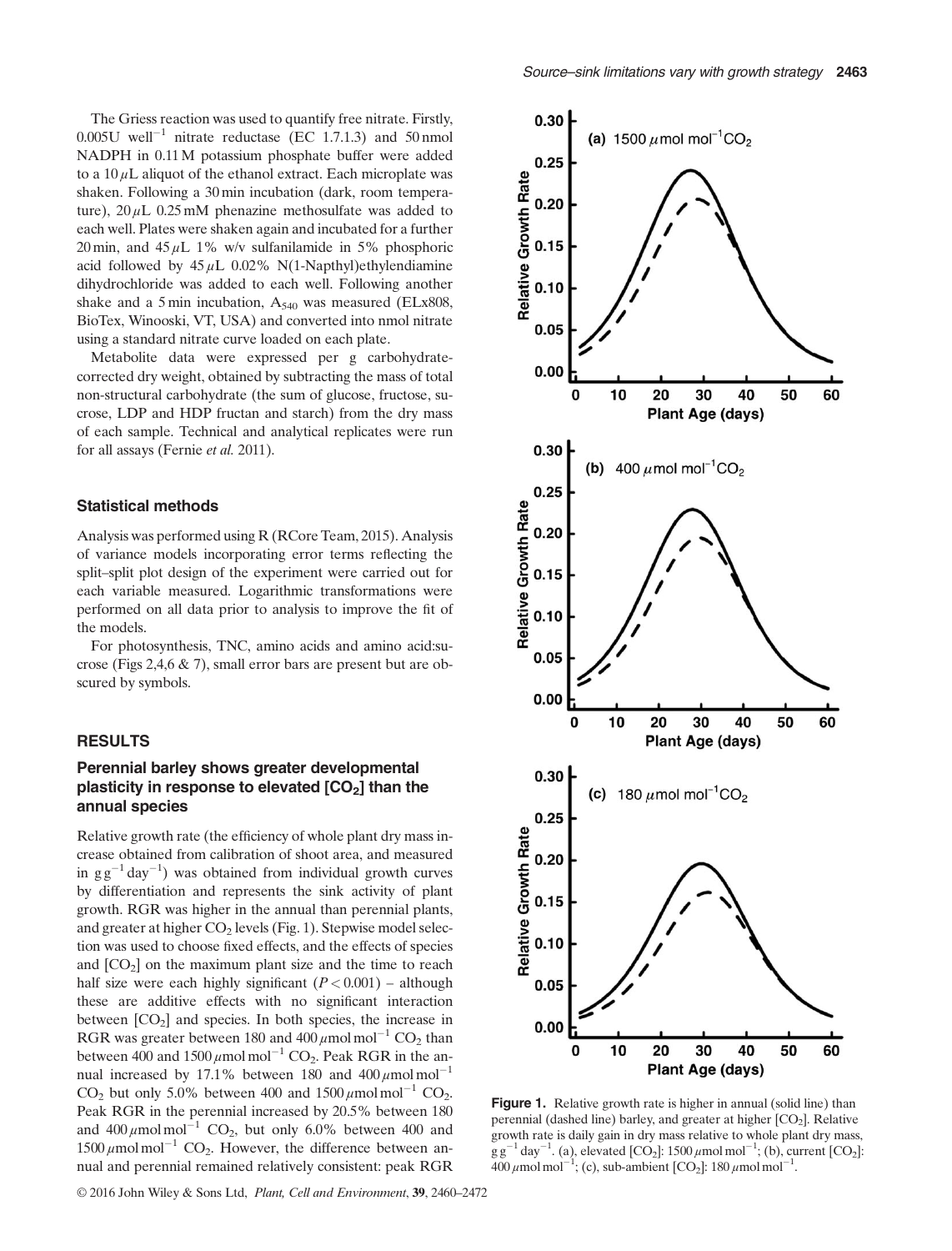in the annual was 21.1%, 17.7% and 16.7% higher than in the perennial, at 180, 400 and 1500  $\mu$ mol mol<sup>-1</sup> CO<sub>2</sub>, respectively.

The modular nature of plant body plans means that, in order for RGR to increase, plants must either increase the biomass of existing organs or initiate new structures through branching (tillering, in the case of grasses). Tillering in the perennial increased by 163% between 180 and  $1500 \mu$  molmol<sup>-1</sup> CO<sub>2</sub>, whereas the number of tillers in the annual increased by just 15% across the same  $CO<sub>2</sub>$  range (Table 1). This highly significant species x  $[CO_2]$  interaction  $(F_{(1, 80)} = 56, P < 0.001)$  indicates greater developmental plasticity in the perennial.

Root:shoot ratio also showed a larger response to increasing  $[CO<sub>2</sub>]$  in perennial than annual barley. In the annual, the root: shoot ratio increased by only 2.8% between 180 and  $400 \mu$ mol mol<sup>-1</sup> CO<sub>2</sub>, whilst in the perennial, it increased 11.6% between 180 and  $400 \mu$ mol mol<sup>-1</sup>, and 4.2% between 400 and  $1500 \mu$ mol mol<sup>-1</sup> (Table 1). This highly significant species x  $[CO_2]$  interaction  $(F_{(1, 77)} = 24, P < 0.001)$  provides further evidence of greater developmental plasticity in the perennial.

#### Perennial barley also shows a greater photosynthetic response to elevated  $[CO<sub>2</sub>]$  than the annual species

Annual barley generally has a higher photosynthetic rate than the perennial, but the photosynthetic rate in the perennial shows a much stronger response to  $[CO<sub>2</sub>]$  (Fig. 2b). In the annual plants, the daily photosynthetic rate increased by 87% between 180 and 400  $\mu$ mol mol<sup>-1</sup> CO<sub>2</sub>, but only by 13% between 400 and  $1500 \mu$ mol mol<sup>-1</sup>. In contrast, in the perennial, it increased 58% between 180 and  $400 \mu$ mol mol<sup>-1</sup>, but 75% between 400 and  $1500 \mu$ molmol<sup>-1</sup>. This led to a significant species x  $[CO_2]$  interaction:  $F_{(1, 67)} = 4.9, P < 0.05$ ; Fig. 2b. Because the annual is a larger plant than the perennial, the difference in whole shoot photosynthetic rate, that is, carbon source strength (Fig. 2c) is greater than the difference in the rate per unit area, that is, carbon source activity (Fig. 2b). In the annual, the whole shoot daily photosynthetic rate increased by 177% between 180 and 400  $\mu$ mol mol<sup>-1</sup> CO<sub>2</sub>, but only 25% between 400 and  $1500 \mu$ mol mol<sup>-1</sup>. In contrast, in the perennial, it increased 528% between 180 and  $400 \mu$ mol mol<sup>-1</sup>, and 123%

between 400 and  $1500 \mu$ mol mol<sup>-1</sup>. There was a highly significant species x  $[CO_2]$  interaction:  $F_{(1, 60)} = 18, P < 0.001$ ; Fig. 2c.

The ratio of photosynthesis to growth is higher in the annual than the perennial (Fig. 3), seen in the plots of individuals (Fig. 3a,b) and means (Fig. 3c,d) with a highly significant effect of species:  $F_{(1, 61)} = 25$ ,  $P < 0.001$ . When expressed in g C g<sup>-1</sup>  $day^{-1}$  (Fig. 3a), growth shows three clusters corresponding to the decreasing values of RGR as time progresses over the three harvests. When expressed in g C plant<sup>-1</sup> day<sup>-1</sup> (Fig. 3c), these clusters are no longer present, and a positive correlation between photosynthesis and growth is seen. The ratio increases with  $[CO_2]$  (Fig. 3c) and with plant age at harvest (Fig. 3d). There was a highly significant interaction of the harvest week x  $[CO_2]$   $(F_{(4, 61)} = 16, P < 0.001)$ , such that the photosynthesis: growth ratio is greater at higher  $[CO<sub>2</sub>]$ , but this trend becomes less pronounced at later harvests.

#### Annual barley accumulates more non-structural carbohydrates than the perennial species

Pre-dawn measurements indicate the basal level of carbohydrates in plant organs, when metabolites accumulated during the previous photoperiod have been utilized for respiration, exported or consumed by growth at night. Before dawn, annual barley had a higher concentration of total non-structural carbohydrates (TNC, the sum of glucose, fructose, sucrose, fructan and starch) than the perennial and showed a greater accumulation of TNC in leaf sheaths and roots when  $[CO<sub>2</sub>]$  was increased from 180 to  $1500 \mu$ mol mol<sup>-1</sup> (Fig. 4). However, in the leaves, perennial barley showed a stronger TNC response than the annual when  $[CO<sub>2</sub>]$  was increased from 180 to  $1500 \mu$  mol mol<sup>-1</sup> (Fig. 4). Across all TNC data, there was a significant organ type x time of day x species interaction  $(F_{(2, 120)}$ = 9.2,  $P < 0.001$ ), a significant organ type x time of day x  $[CO<sub>2</sub>]$ interaction  $(F_{(4, 120)} = 18, P < 0.001)$ , a significant organ x species x  $[CO_2]$  interaction  $(F_{(4, 120)} = 22, P < 0.001)$  and a significant organ x harvest week x  $[CO_2]$  interaction  $(F_{(8, 120)} = 4.5,$  $P < 0.001$ ). In the leaf, TNC was 114% greater in the annual than the perennial at  $180 \mu$ mol mol<sup>-1</sup> CO<sub>2</sub>, 57% greater in the annual at  $400 \mu$ mol mol<sup>-1</sup> CO<sub>2</sub>, but approximately equal at  $1500 \mu$ mol mol<sup>-1</sup> CO<sub>2</sub> (Fig. 4a). In the leaf sheath, TNC was 29% greater in the annual than the perennial at

| <b>Table 1.</b> Responses of tillering and root: shoot ratio to increasing $[CO2]$ . |  |  |  |  |  |
|--------------------------------------------------------------------------------------|--|--|--|--|--|
|--------------------------------------------------------------------------------------|--|--|--|--|--|

|                         | Annual,<br>$180 \mu$ mol mol <sup>-1</sup><br>CO <sub>2</sub> | Annual,<br>$400 \mu$ mol mol <sup>-1</sup><br>CO <sub>2</sub> | Annual,<br>$1500 \mu$ mol mol <sup>-1</sup><br>CO <sub>2</sub> | Perennial,<br>$180 \mu$ mol mol <sup>-1</sup><br>CO <sub>2</sub> | Perennial,<br>$400 \mu$ mol mol <sup>-1</sup><br>CO <sub>2</sub> | Perennial,<br>$1500 \mu$ mol mol <sup>-1</sup><br>CO <sub>2</sub> |
|-------------------------|---------------------------------------------------------------|---------------------------------------------------------------|----------------------------------------------------------------|------------------------------------------------------------------|------------------------------------------------------------------|-------------------------------------------------------------------|
| Tillers (mean)          | 13.3                                                          | 13.4                                                          | 15.3                                                           | 12.4                                                             | 17.4                                                             | 32.6                                                              |
| Tillers (S.E.)          | 0.753                                                         | 0.506                                                         | 0.676                                                          | 1.275                                                            | 1.341                                                            | 2.464                                                             |
| Root:shoot ratio (mean) | 0.529                                                         | 0.544                                                         | 0.547                                                          | 0.466                                                            | 0.520                                                            | 0.542                                                             |
| Root:shoot ratio (S.E.) | 0.00321                                                       | 0.00190                                                       | 0.00187                                                        | 0.0174                                                           | 0.00768                                                          | 0.00309                                                           |

Annual barley shows very limited tillering and root:shoot ratio responses to increasing CO<sub>2</sub> concentration, whilst the perennial shows a dramatic increase in tillering and a significant increase in root:shoot ratio. Data shown are obtained from 54 annual and 36 perennial individuals across the three treatments. Tillers were counted directly, whilst root:shoot ratio was estimated non-destructively using imaging. Means (bold) and their associated standard errors (S.E.) are reported to three-significant figures (annual  $n = 18$ , perennial  $n = 12$ ).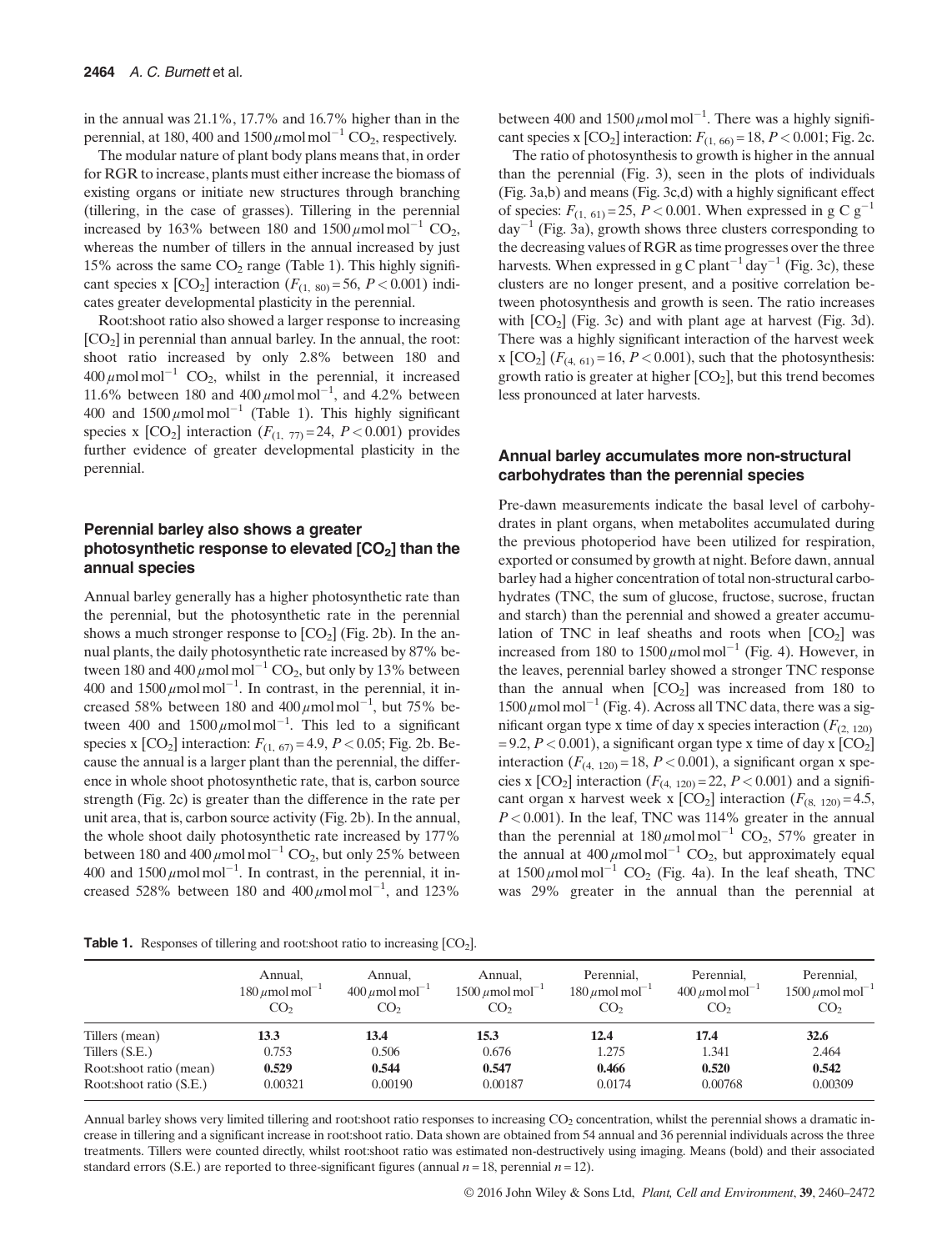

Source–sink limitations vary with growth strategy 2465



Figure 2. Perennial barley (dashed line) has a more pronounced photosynthetic response to elevated [CO2] than annual barley (solid line). (a) Diurnal time course of net leaf photosynthesis in annuals and perennials grown at 400  $\mu$ mol mol<sup>-1</sup> CO<sub>2</sub>. (b) Daily rate of net leaf photosynthesis per unit area obtained from integrating curves (e.g. (a)); (c) total daily photosynthesis in the whole shoot, obtained by multiplying the daily rate (b) by projected shoot area. Data show mean  $\pm$  SE ([a]: annual *n* = 18, perennial *n* = 9; [b]: at 180, 400 and 1500  $\mu$ mol mol<sup>-1</sup> CO<sub>2</sub>, annual  $n = 15$ , 18 and 18, perennial  $n = 5$ , 9 and 12; [c]: at 180, 400 and 1500  $\mu$ mol mol<sup>-1</sup> CO<sub>2</sub>, annual n = 15, 18 and 18, perennial  $n = 4$ , 9 and 12).

 $180 \mu$ mol mol<sup>-1</sup> CO<sub>2</sub>, 57% greater in the annual at  $400 \mu$ mol mol<sup>-1</sup> CO<sub>2</sub> and 25% greater in the annual at  $1500 \mu$ mol mol<sup>-1</sup> CO<sub>2</sub> (Fig. 4b). In the root, TNC was 35% greater in the annual than the perennial at  $180 \mu$ mol mol<sup>-1</sup>

© 2016 John Wiley & Sons Ltd, Plant, Cell and Environment, 39, 2460–2472

Figure 3. The ratio of photosynthesis to growth is higher in annual than perennial barley and greater at higher  $[CO<sub>2</sub>]$  and in older plants. (a) Source activity versus sink activity, plotted as photosynthesis and growth for individual plants at all times and  $CO<sub>2</sub>$  levels, expressed in  $\rm g \, C \, g^{-1}$  day<sup>-1</sup>, showing three clusters along the x-axis corresponding to the three-harvest times with relative growth rate decreasing as time progresses; (b) source strength versus sink strength, plotted as photosynthesis and growth for individual plants at all times and  $CO<sub>2</sub>$ levels expressed in g C plant<sup>-1</sup> day<sup>-1</sup>; (c), photosynthesis: growth ratio in the three  $[CO<sub>2</sub>]$  treatments; (d) changes in the photosynthesis: growth ratio with respect to the mean plant age at harvest. Data show mean  $\pm$  SE ([c] and [d]: at 180, 400 and 1500  $\mu$ mol mol<sup>-1</sup> CO<sub>2</sub>, annual n = 15, 18 and 18, perennial  $n = 4$ , 9 and 12).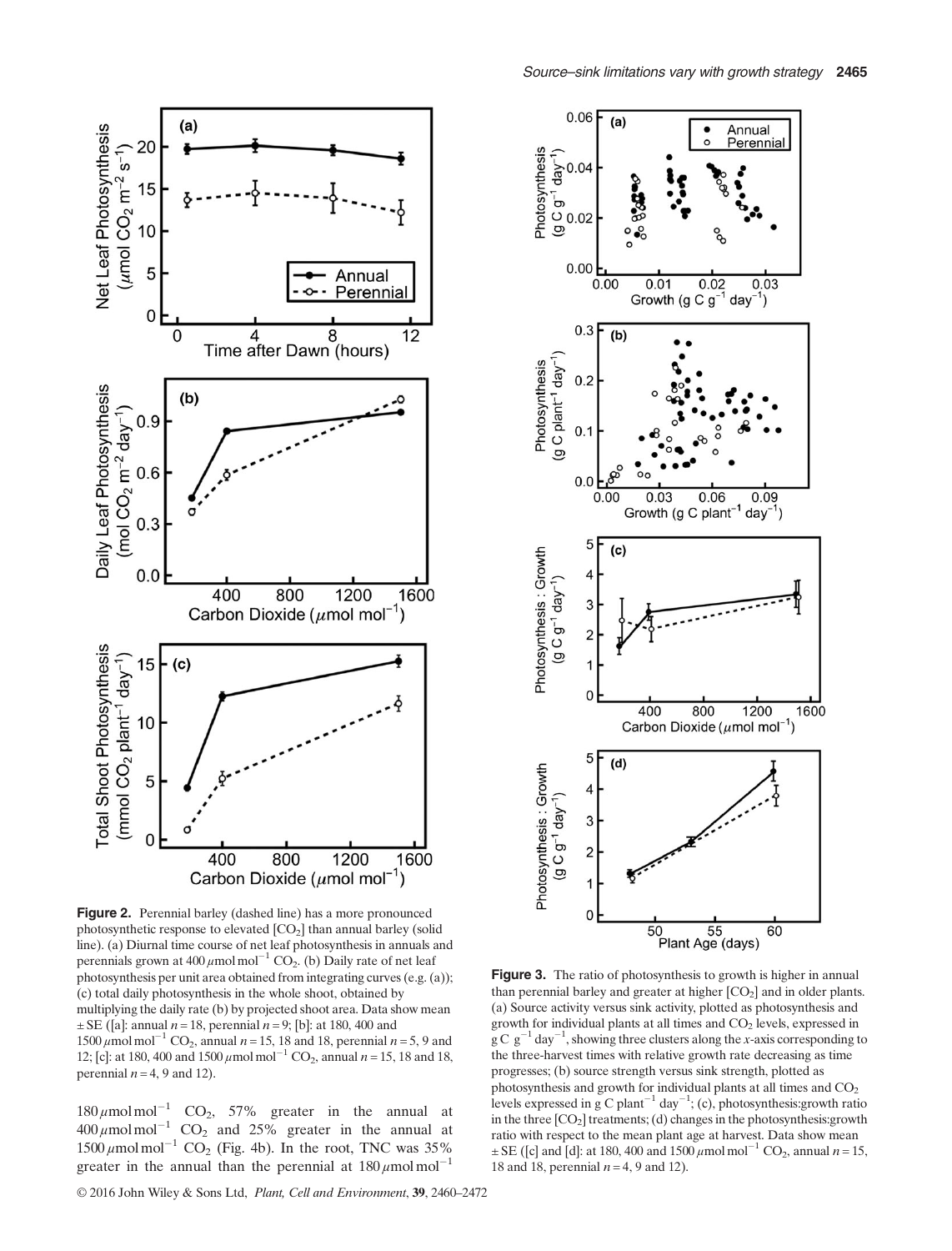

Figure 4. Pre-dawn concentrations of total non-structural carbohydrates (TNC) are higher in annual (solid line) than perennial (dashed line) barley. (a) leaf; (b) leaf sheath; (c) root. The overall  $CO<sub>2</sub>$ response is greater for perennials in the leaf but greater for annuals in the leaf sheath and root. Data are expressed in  $\mu$ mol glucose equivalents per g carbohydrate-corrected dry weight (CCDW). Data show mean  $\pm$  SE (annual *n* = 9, perennial *n* = 6).

CO<sub>2</sub>, 56% greater in the annual at  $400 \mu$ mol mol<sup>-1</sup> CO<sub>2</sub> and 97% greater in the annual at  $1500 \mu$ mol mol<sup>-1</sup> CO<sub>2</sub> (Fig. 4c). In both species, TNC concentration is highest at  $1500 \mu$ mol mol<sup>-1</sup> CO<sub>2</sub> suggesting that sinks are replete under these conditions.

Subtracting the mean pre-dawn values from the mean pre-dusk values provides a differential of TNC (Fig. 5), which represents the amount of carbon accumulated during the photoperiod, and is equivalent to the amount of carbon available



Figure 5. The diurnal accumulation of total non-structural carbohydrates (TNC), equivalent to the carbon pool available for nocturnal use or export in the leaf, leaf sheath and root, in annual barley (solid line) and perennial barley (dashed line). Data show the mean pre-dawn concentrations subtracted from mean pre-dusk concentrations, expressed in  $\mu$ mol glucose equivalents per g carbohydrate-corrected dry weight (CCDW). Different plants were harvested at dawn and dusk, so standard errors cannot be calculated for these data (raw data presented in the Supporting Information Table S1).

for respiration, export or growth at night. These differentials are much greater in the leaf than in leaf sheath or root (Fig. 5), because diurnal fluctuations in leaves are more tightly coupled to the diurnal activity of photosynthesis than the distal sinks of leaf sheath and root. The perennial shows a greater TNC differential than the annual in leaves at 400 and  $1500 \mu$ mol mol<sup>-1</sup> CO<sub>2</sub>, yet there is little difference in TNC differentials in leaf sheath and root, across the  $CO<sub>2</sub>$  concentrations (Fig. 5). Therefore, whilst the basal pre-dawn level of TNC is higher in annuals (Fig. 4), the diurnal accumulation of TNC is greater in perennials for leaves at 400 and  $1500 \,\mu$ mol mol<sup>-1</sup> CO<sub>2</sub> (Fig. 5).

#### Perennial barley accumulates more free amino acids than the annual species

Free amino acids are an indicator of carbon source limitation (Paul & Driscoll 1997; Stitt & Krapp 1999; Isopp et al. 2000). A high-free amino acid concentration or high-amino acid:sucrose ratio reflects a surplus of available nitrogen for biosynthesis, because source-limited plants lack sufficient carbon to use along with this nitrogen for growth and development. The perennial has a higher concentration of free amino acids than the annual (Fig. 6). In both annual and perennial, free amino acid concentration is highest at  $180 \mu$ mol mol<sup>-1</sup> CO<sub>2</sub>, which implies a carbon source limitation, and decreases as  $[CO<sub>2</sub>]$  increases (Fig. 6). Before dawn, amino acid concentration is 41% greater in the perennial than the annual at  $180 \mu$ mol mol<sup>-1</sup> CO<sub>2</sub>, 127% greater in the perennial at  $400 \mu$ mol mol<sup>-1</sup> CO<sub>2</sub> and 12% greater in the perennial at  $1500 \mu$ mol mol<sup>-1</sup> CO<sub>2</sub> (Fig. 6a). Before dusk, amino acid concentration is 67% greater in the perennial than the annual at  $180 \mu$ mol mol<sup>-1</sup> CO<sub>2</sub>, 47% greater in the perennial at  $400 \mu$ mol mol<sup>-1</sup> CO<sub>2</sub> and 64% greater in the perennial at  $1500 \mu$  mol mol<sup>-1</sup> CO<sub>2</sub> (Fig. 6b).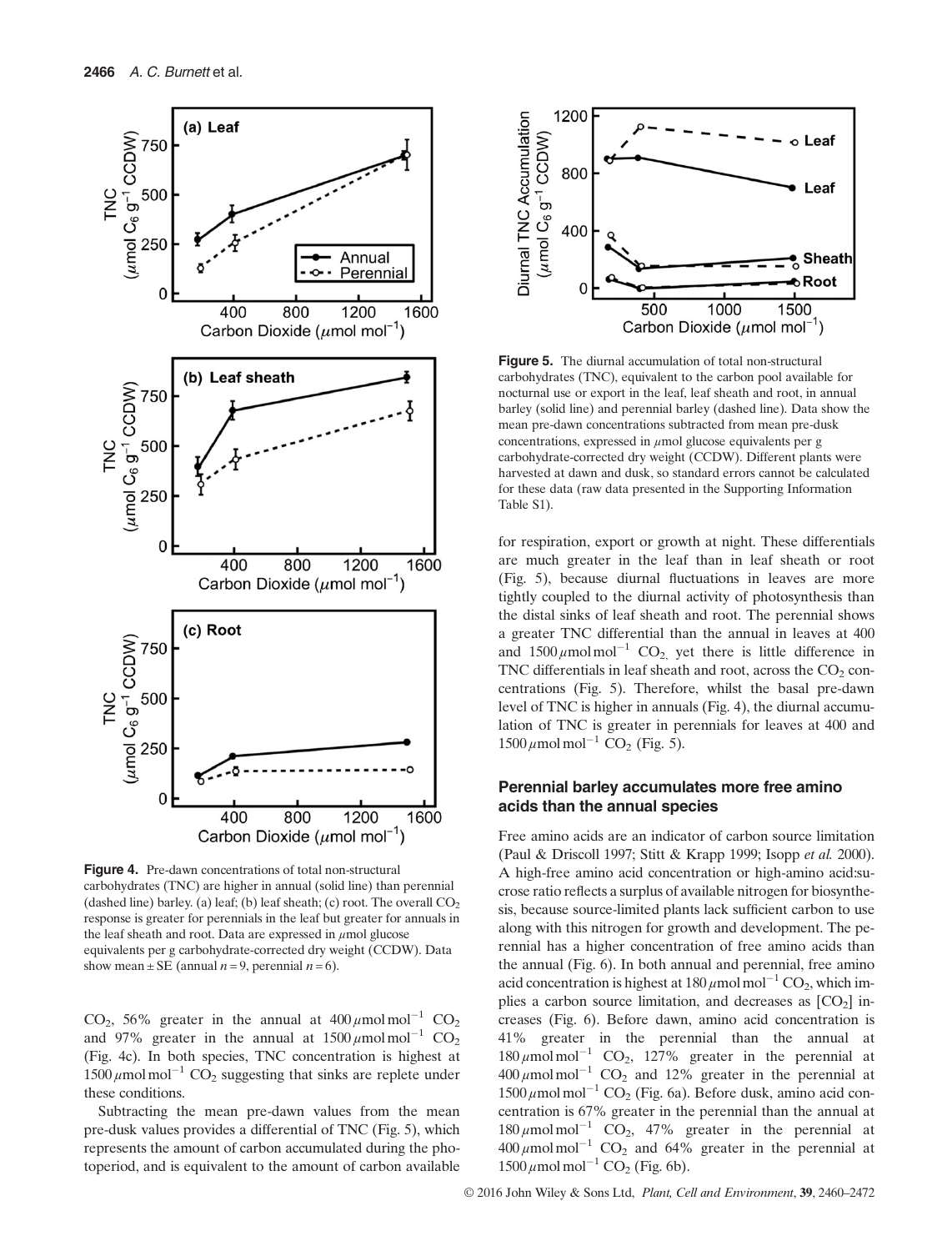

Figure 6. Free amino acid concentration is higher in perennial barley (dashed line) than annual barley (solid line). (a) pre-dawn; (b) predusk. Data are expressed in  $\mu$ mol amino groups per g carbohydratecorrected dry weight (CCDW). Data show mean  $\pm$  SE (annual  $n = 9$ , perennial  $n = 6$ ).

There was a highly significant organ x species  $x$   $[CO<sub>2</sub>]$  interaction for free amino acid concentration:  $F_{(4, 117)} = 9.3$ ,  $P < 0.001$ . A similar trend for the two species and three  $CO<sub>2</sub>$ levels is seen for free nitrate (data shown in summary form in Fig. 8), and there was also a significant organ x species x [CO<sub>2</sub>] interaction for these data:  $F_{(4, 116)} = 6.9, P < 0.001$ . The perennial also has a higher free amino acid:sucrose ratio than the annual (Fig. 7), indicative of carbon source limitation. This ratio is higher pre-dawn because sucrose accumulates during the day, and the amino acid: sucrose ratio decreases with  $[CO<sub>2</sub>]$ ; for leaves, there is a significant species x  $[CO<sub>2</sub>]$  x time of day interaction:  $F_{(1, 70)} = 13, P < 0.001$ .

#### Metabolite data reveal source limitation in the perennial and sink limitation in the annual

Figure 8 synthesizes the metabolite data, expressed as ratios relative to  $400 \mu \text{mol} \text{ mol}^{-1} \text{CO}_2$ , in each compartment (leaf, sheath and root), for each species and time of day. In general, the amount of each non-structural carbohydrate was lower at  $180 \mu$ mol mol<sup>-1</sup> and higher at  $1500 \mu$ mol mol<sup>-1</sup>, compared with  $400 \mu \text{mol} \text{mol}^{-1}$  CO<sub>2</sub> (Fig. 8), with short-chain and long-chain fructans representing the major stores for carbon



Figure 7. Ratio of free amino acids to free sucrose is higher in perennial barley (dashed line) than annual barley (solid line) at 180 and  $400 \mu$ mol mol<sup>-1</sup> CO<sub>2</sub> in leaves pre-dawn. This is an indicator of carbon source limitation. Metabolites are expressed in μmol amino groups and  $\mu$ mol sucrose per g carbohydrate-corrected dry weight (CCDW), respectively. The ratio is lower at higher  $[CO_2]$ . Data show mean  $\pm$  SE (annual  $n = 9$ , perennial  $n = 6$ ).

at elevated  $CO<sub>2</sub>$  (Fig. 8). In contrast, free nitrate, free amino acid and protein levels tended to show the opposite trend (especially for the annual, Fig. 8a,b). At  $400 \mu$ mol mol<sup>-1</sup>, growth in the annual shows strong evidence of sink limitation, shown by a high rate of photosynthesis (Fig. 2), high TNC accumulation (Fig. 4) and low amino acid concentration and amino acid:sucrose ratio – indicating that sufficient carbon skeletons are available for utilizing available amino acids (Fig. 6 & 7). At  $180 \mu$ mol mol<sup>-1</sup> CO<sub>2</sub>, growth becomes more source limited, with lower carbohydrate and higher nitrate and amino acid concentrations compared with  $400 \mu$ mol mol<sup>-1</sup> (Figs 4,6) & 8a,b), whilst at  $1500 \mu$ mol mol<sup>-1</sup> CO<sub>2</sub>, growth becomes more sink limited, with higher carbohydrate and lower nitrate and lower amino acid concentrations (Figs 4,6 & 8a,b). This trend is seen at both times of day but is most pronounced before dawn (Fig. 8a,b), because carbon skeletons and reductants from photosynthesis are required to incorporate free nitrate into amino acids and to assimilate amino acids into proteins. As a result, the levels of these metabolites decrease during the day as carbohydrates build up. Although this trend is seen in all organ types, it is most pronounced in leaves, where photosynthesis is strongly coupled to changes in carbon and nitrogen metabolism.

In contrast to the annual, at  $400 \mu$ mol mol<sup>-1</sup>, the perennial shows strong evidence of source limitation, having a lower rate of photosynthesis than the annual (Fig. 2), low-TNC accumulation (Fig. 4) and high amino acid concentrations and amino acid:sucrose ratio (Figs 6 & 7). At  $180 \mu$ mol mol<sup>-1</sup> CO<sub>2</sub>, the perennial remains source limited, so levels of free nitrate and amino acids generally do not increase relative to  $400 \mu \text{mol} \text{ mol}^{-1}$  (Fig. 8c,d). Just as the perennial shows a greater response of tillering and root allocation (Table 1) and photosynthesis (Fig. 2) than the annual between 400 and  $1500 \mu \text{mol} \text{mol}^{-1}$  CO<sub>2</sub>, as this alleviates source limitation, it also shows a more dramatic decrease in free amino acids and amino acid:sucrose (Figs 6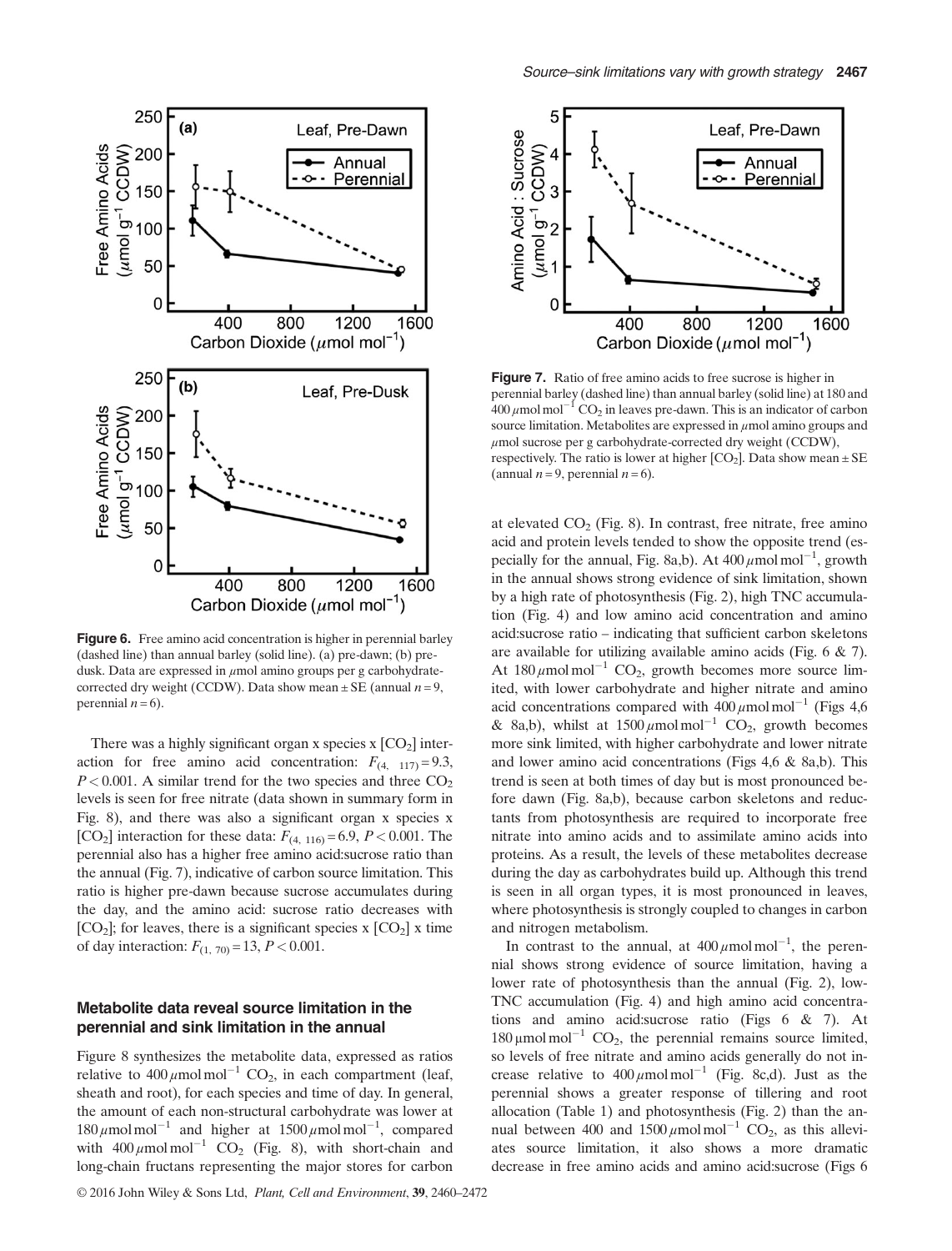

Figure 8. Carbon-based and nitrogen-based metabolites in annual and perennial barley at pre-dawn and pre-dusk harvests. Data are ratios of metabolite concentrations in leaf, leaf sheath and root of annual and perennial barley at 180 relative to  $400 \mu$ mol $\text{mol}^{-1}$  CO<sub>2</sub>, and 1500 relative to 400 μmol mol<sup>-1</sup> CO<sub>2</sub>. Blue denotes a decrease and orange/red an increase compared with 400 μmol mol<sup>-1</sup>, according to the colour scale on the left; a ratio of 1 signifies no change. Low and high DP refer to the degree of polymerization in short-chain and long-chain fructans, respectively. (a) annual pre-dawn; (b) annual pre-dusk; (c) perennial pre-dawn; (d) perennial pre-dusk. Exceptionally high ratios, indicated by asterisks, are as follows: annual pre-dawn (a) at 180  $\mu$ mol mol<sup>-1</sup> CO<sub>2</sub>, nitrate in leaf is 6.5× concentration at 400  $\mu$ mol mol<sup>-1</sup>, nitrate in leaf sheath is 7.7× concentration at  $^{400}$  μmol mol<sup>-1</sup> and nitrate in root is 5.5× concentration at 400 μmol mol<sup>-1</sup>; perennial pre-dawn (c), in leaf at 1500 μmol mol<sup>-1</sup> CO<sub>2</sub>, low-DP fructan is 23.4× concentration at 400  $\mu$ mol mol<sup>-1</sup> and high DP fructan is 6.3× concentration at 400  $\mu$ mol mol<sup>-1</sup>; perennial pre-dusk (d), in leaf at 1500  $\mu$ mol mol<sup>-1</sup> CO<sub>2</sub>, low-DP fructan is  $4.8 \times$  concentration at  $400 \mu$ mol mol<sup>-1</sup> .

 $\&$  7) as it is better able than the annual to pair additional sugars from photosynthesis with existing free amino acids to bring about a growth response. However, at  $1500 \mu$  molmol<sup>-1</sup>, growth in the perennial transitions to become sink limited and the plants have a high carbohydrate content, and low nitrate and low amino acid concentrations (Figs 4,6 & 8a,b). Thus, the treatments imposed are sufficiently strong that even the annual becomes more source limited at low  $[CO_2]$ , and even the perennial becomes more sink limited at elevated  $[CO<sub>2</sub>]$ .

#### **DISCUSSION**

# Developmental plasticity in the perennial enables extra  $CO<sub>2</sub>$  to be utilized in growth, suggesting source limitation

Increasing  $[CO<sub>2</sub>]$  increases the availability of photosynthetic substrate and suppresses photorespiration (Farquhar et al. 1980). This increases the potential rate of carbon uptake into the plant, increasing source strength, alleviating source limitation and increasing the source:sink ratio. Conversely,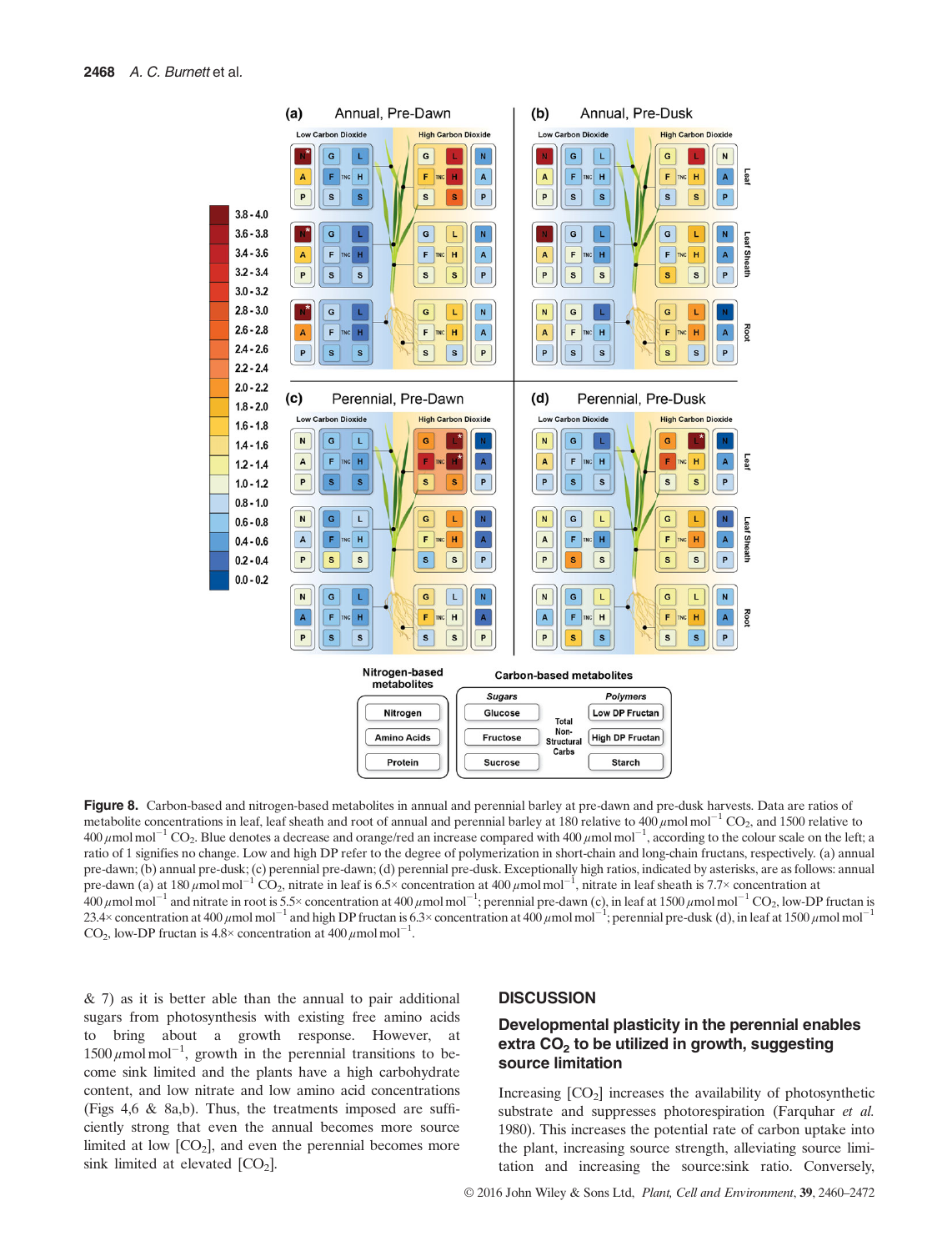decreasing  $[CO<sub>2</sub>]$  has the opposite effects. The stronger photosynthetic, tillering and root partitioning responses of perennial than annual barley to increasing  $[CO<sub>2</sub>]$  (Table 1; Fig. 2) suggest that the source is more limiting for growth than the sink in this species during the vegetative stage. This response is not seen to such a great extent in the annual, suggesting that its growth is primarily sink limited and constrained by developmental potential; as a consequence, the annual is operating at nearmaximum source activity under current ambient conditions  $(400 \,\mu\text{mol} \text{ mol}^{-1} \text{CO}_2)$ . The ratio of photosynthesis to growth is higher in annual barley (Fig. 3), a further indication of sink limitation, and increases at higher  $[CO<sub>2</sub>]$  and as plants become older and leave the exponential phase of growth. Furthermore, the developmental plasticity seen in the perennial, via its ability to increase tillering and root partitioning in response to greater carbon source strength, suggests that it is better able than the domesticated annual crop to adapt to fluctuating environmental conditions. In general, selective breeding of crops has resulted in plants with fewer tillers because, although additional non-flowering tillers provide a selective advantage through competition in wild plants, they reduce the yield of crop stands by diverting resources away from flowering tillers. To an extent, domesticated barley has retained its tillering capacity (Doust 2007; Sang 2009). However, under experimental conditions, the perennial barley was far readier to increase tillering in response to increased  $[CO<sub>2</sub>]$  than the annual crop.

Altering the root:shoot ratio enables plants to increase access to the most limiting resources by adjusting allocation to nitrogen-acquiring or carbon-acquiring tissues (Stitt & Krapp 1999; Freschet et al. 2015). Under elevated  $[CO_2]$ , nitrogen becomes more limiting for growth, making an increase in root: shoot ratio advantageous. The perennial was better able to make this plastic adjustment to growth (Table 1). However, its greater relative increase in allocation to roots (Table 1) would have also tended to offset its growth response, because roots are heterotrophic and root respiration represents a significant carbon sink. This greater allocation to a respiratory carbon sink may explain why the perennial still showed a similar increase in RGR to the annual at higher  $CO<sub>2</sub>$  levels (Fig. 1). In combination, these results suggest that the combined response of sink strength (growth and respiration) to  $[CO<sub>2</sub>]$  was stronger in the perennial than annual. Increasing root allocation enabled the perennial to take up more nitrogen, further increasing its ability to match carbon skeletons with amino acids for growth.

Our findings suggest a more opportunistic growth strategy in the perennial than the annual, whereby the use of additional resources is maximized via partitioning into more branches above ground and roots below ground. In contrast, the annual appears to be highly constrained in its ability to develop larger sinks at  $400 \mu$ mol mol<sup>-1</sup> CO<sub>2</sub> (Table 1; Fig. 2), and unable to increase these to the same extent as the perennial. It thus seems that the strategy of the annual is for maximal growth under current  $[CO_2]$  – and as a result it is sink limited. The annual has been subjected to intense selective breeding that has maximized growth under current ambient  $CO<sub>2</sub>$  conditions but suppressed its developmental plasticity, and growth during the vegetative phase is largely unresponsive to increased  $[CO<sub>2</sub>]$ .

# The annual accumulates carbohydrates whilst having low amino acids, suggesting carbon sink limitation

The metabolite data reinforce the pattern of source limitation in the perennial and sink limitation in the annual seen in the growth and photosynthesis data. The annual has higher TNC concentration, and lower amino acid concentration and amino acid:sucrose ratio than the perennial, indicating an excess of carbon that cannot be invested in growth (Figs 4,6,7 & 8). Although many studies into the relationship between amino acid accumulation and carbon source limitation have focused on a single species (Paul & Driscoll 1997; Isopp *et al.* 2000), the use of the amino acid:sucrose ratio, which is a more robust measurement, confirms the trend seen for free amino acids and is one of several lines of evidence pointing towards greater carbon source limitation in the perennial. The lower basal level of TNC in the perennial (Fig. 4) suggests that this species is highly efficient at utilizing the carbon acquired each day – by developing new sinks or enlarging existing ones, seen in the strong tillering response to elevated  $[CO<sub>2</sub>]$  (Table 1), or by increasing TNC storage in the leaf sheath (Fig. 4). Developing new sinks such as tillers increases sink size, whilst increasing storage in existing sink organs increases sink activity; both enable the plant to up-regulate its sink capacity (Geiger & Shieh 1993; White et al. 2016). The high rate of tillering and root allocation in the perennial translates to a higher sink capacity and high demand for photosynthate which could explain the high accumulation of carbohydrates in these organs. As a consequence, the large quantity of leaf carbohydrates accumulated during the day is likely to be exported to developing tillers or other sinks, in addition to the carbon sink of maintenance respiration at night; in future work, the use of isotopically labelled  $CO<sub>2</sub>$  in a series of staged harvests could enable diurnal carbon utilization to be tracked (e.g. Ferrieri et al. 2013).

Both species are carbon sink limited at elevated  $[CO<sub>2</sub>]$ ; leaf sucrose is a key driver of phloem loading for photosynthate export (Ainsworth & Bush 2011), yet the increase in TNC at elevated  $[CO<sub>2</sub>]$  seen here is primarily driven by increases in storage carbohydrates (fructans and starch, Fig. 8) and not transport carbohydrates (sucrose). This provides evidence that the carbohydrate accumulation at elevated  $[CO<sub>2</sub>]$  arises from sink limitation rather than reflecting the increased phloem loading of recent photosynthate. Indeed, the increased accumulation of carbohydrates will feed back on phloem transport throughout the plant and phloem loading in the leaf (Ainsworth & Bush 2011), and high foliar TNC concentration is thus an indicator of sink limitation in both species. The fact that TNC does not accumulate in roots of the perennial under elevated  $CO<sub>2</sub>$  suggests that carbon transport may be more limiting in this species.

It is interesting to note that the negative correlation between starch and biomass observed in a range of accessions of Arabidopsis (Sulpice et al. 2009) is not borne out by the data of this study – rather, the fast-growing annual species has a higher rate of carbohydrate accumulation despite having greater biomass. However, the physiology and metabolism of Arabidopsis do not always map onto those of crop plants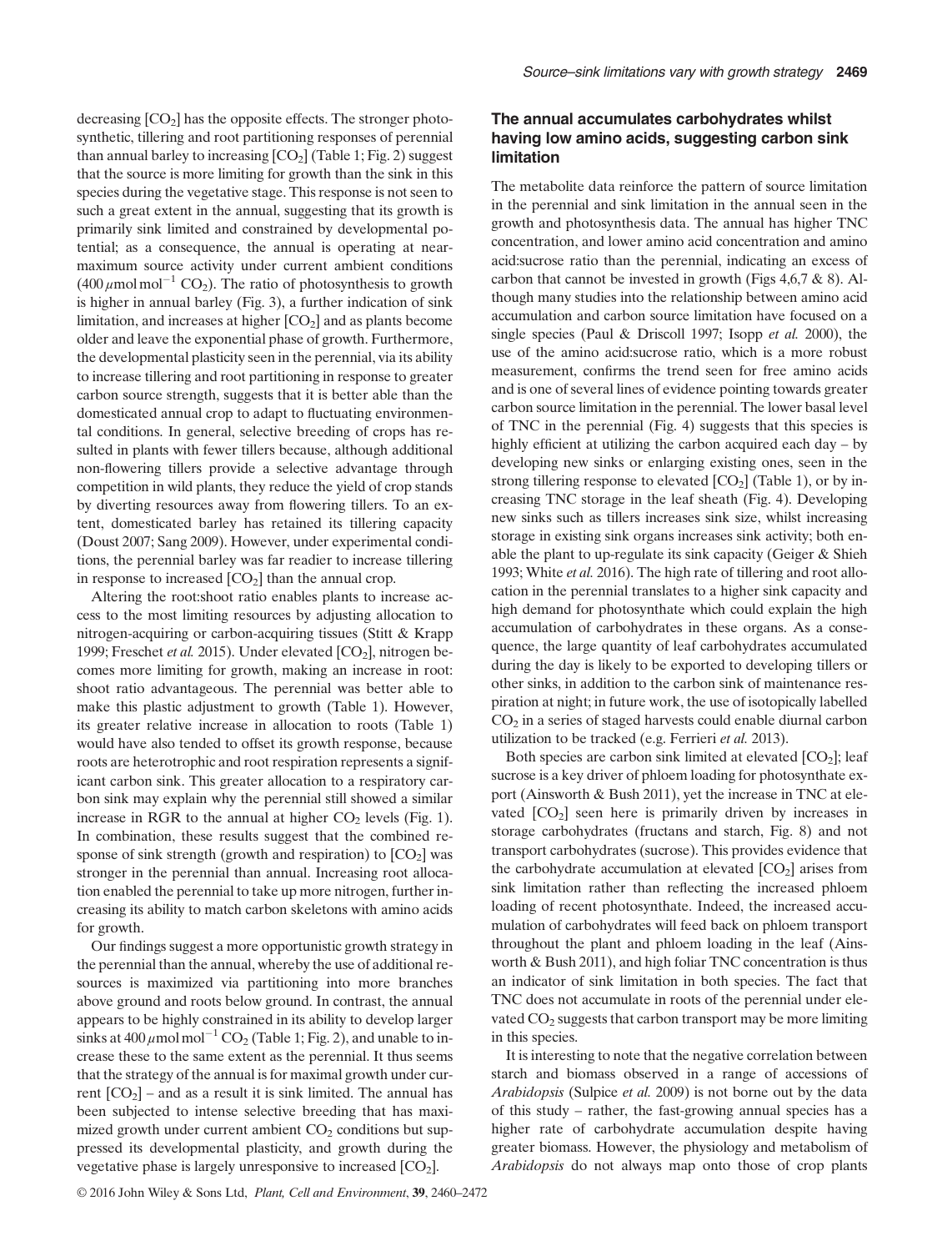(White et al. 2016), for example, the relationship between protein and starch found by Sulpice et al. (2009) was uncoupled in these data. Growth in plants with different life forms and life histories may be subject to different constraints; in slowgrowing Arabidopsis accessions, growth is slow because it is sink limited, whereas in perennial barley, growth is slower than the annual because it is source limited and therefore uncorrelated with carbohydrate content.

#### Ecological strategies and intrinsic limits to growth

The typical growth strategy of wild annual plants can be caricatured as 'live fast, die young', leading to the expectation of a growth strategy that is primarily source limited during the lifetime of the plant, and that enables the annual to maximize the use of available  $CO<sub>2</sub>$  for growth. We therefore expected the annual to be less sink limited than the perennial during vegetative growth, especially because it is adapted for fertilized soils. In contrast, we expected the perennial to have a more conservative growth habit, 'live slow, live long', which limits photosynthesis and growth but is opportunistic, being better adapted for the possibility of low nutrients in a variable environment yet able to capitalize on rising  $[CO<sub>2</sub>]$  by increasing storage when substrates are available. Although plants are typically sink limited during the vegetative stage and transition to source limitation at reproduction (Arp 1991), many crops are co-limited by sinks and sources during grain filling (Álvaro et al. 2008; Acreche & Slafer 2009; Peterhansel & Offermann 2012; Slewinski 2012). We anticipated that during the vegetative stage, the 'live slow' perennial would be more sink limited than the 'live fast' annual (Jaikumar et al. 2014). The results confounded these expectations.

The perennial adopts more of a 'live fast' strategy than anticipated; perennials generally store carbon for future use (Atkinson et al. 2012), yet here, the perennial showed a dramatic increase in growth under elevated  $[CO<sub>2</sub>]$  rather than an increase in storage, indicating source limitation. Coming from a fluctuating natural environment, and being able to grow in a variety of habitats including roadsides, ditches and rich grassy meadows and at varying altitudes (von Bothmer 1996), this species has the plasticity to maximize growth when  $CO<sub>2</sub>$  is abundant. However, a perennial confined to unproductive habitats might be expected to display slower growth and greater sink limitation.

Although the perennial displays a greater response to  $[CO<sub>2</sub>]$ for photosynthetic rate per unit leaf area and leaf TNC concentration, even the maximal values at  $1500 \mu$ mol mol<sup>-1</sup> CO<sub>2</sub> never exceed those of the annual, implying intrinsic physiological or developmental limits are common to both species. The annual is unable to utilize more photosynthate than it acquires at 400  $\mu$ mol mol<sup>-1</sup> CO<sub>2</sub> by increasing partitioning to tillers and roots; the perennial has greater developmental flexibility and is able to utilize the additional photosynthate acquired at the highest  $CO<sub>2</sub>$  concentration but never exceeds the maximum rates of growth and photosynthesis seen in the annual (Figs 1 & 2).

The developmental plasticity of the annual species appears to have been altered through selective breeding such that it cannot adapt to live faster when conditions allow, and the results of this study show that it is sink limited during vegetative growth even under elevated  $[CO<sub>2</sub>]$ , in addition to being sink limited during reproduction (Schnyder 1993; Bingham et al. 2007; Serrago et al. 2013). It thus seems that the sink strength of barley will limit yield of this important crop in the current global context of rising atmospheric  $[CO<sub>2</sub>]$ , and a concerted effort to increase sink strength would be a vital part of breeding programmes in order to increase yield.

## **CONCLUSIONS**

Contrary to expectations, these results indicate that annual barley is more sink limited, and perennial barley is more source limited during the vegetative growth stage. Our findings show that annual barley germplasm is optimized for growth at current  $[CO_2]$  and that future elevated  $[CO_2]$  may be unlikely to facilitate yield increases in this species; the lack of developmental plasticity in the annual means that new sinks are not readily initiated, which could result in a critical lack of flexibility for developing additional grain sinks and thus increasing yield under elevated  $[CO<sub>2</sub>]$ . The holistic approach taken here enables a broad view of the source–sink balance to be taken, encompassing measurements of resource acquisition, storage, allocation to growth and plant development, in a model system of congeneric species. In order to draw firm conclusions of agricultural relevance, it will be vital to extend such research: including nitrogen as well as carbon source–sink manipulations, following source–sink processes throughout crop development to their impact on yield; investigating these processes in a wider range of cereal varieties and wild species; and carrying out agronomically relevant experiments in the field.

## ACKNOWLEDGMENTS

This research was supported by a PhD studentship from the Society for Experimental Biology (SEB) awarded to A. C. B. A. R. was supported by the United States Department of Energy contract No. DE-SC00112704 to Brookhaven National Laboratory.

We thank Tiffany Bowman (Brookhaven National Laboratory) for assistance with graphic design.

# **REFERENCES**

- Acreche M.M. & Slafer G.A. (2009) Grain weight, radiation interception and use efficiency as affected by sink-strength in Mediterranean wheats released from 1940 to 2005. Field Crops Research 110, 98–105.
- Ainsworth E.A. & Bush D.R. (2011) Carbohydrate export from the leaf: a highly regulated process and target to enhance photosynthesis and productivity. Plant Physiology 155, 64–69.
- Ainsworth E.A., Davey P.A., Hymus G.J., Osborne C.P., Rogers A., Blum H. & Nösberger J. (2003) Is stimulation of leaf photosynthesis by elevated carbon dioxide concentration maintained in the long term? A test with Lolium perenne grown for 10 years at two nitrogen fertilization levels under free air  $CO<sub>2</sub>$  enrichment (FACE). Plant, Cell & Environment 26, 705–714.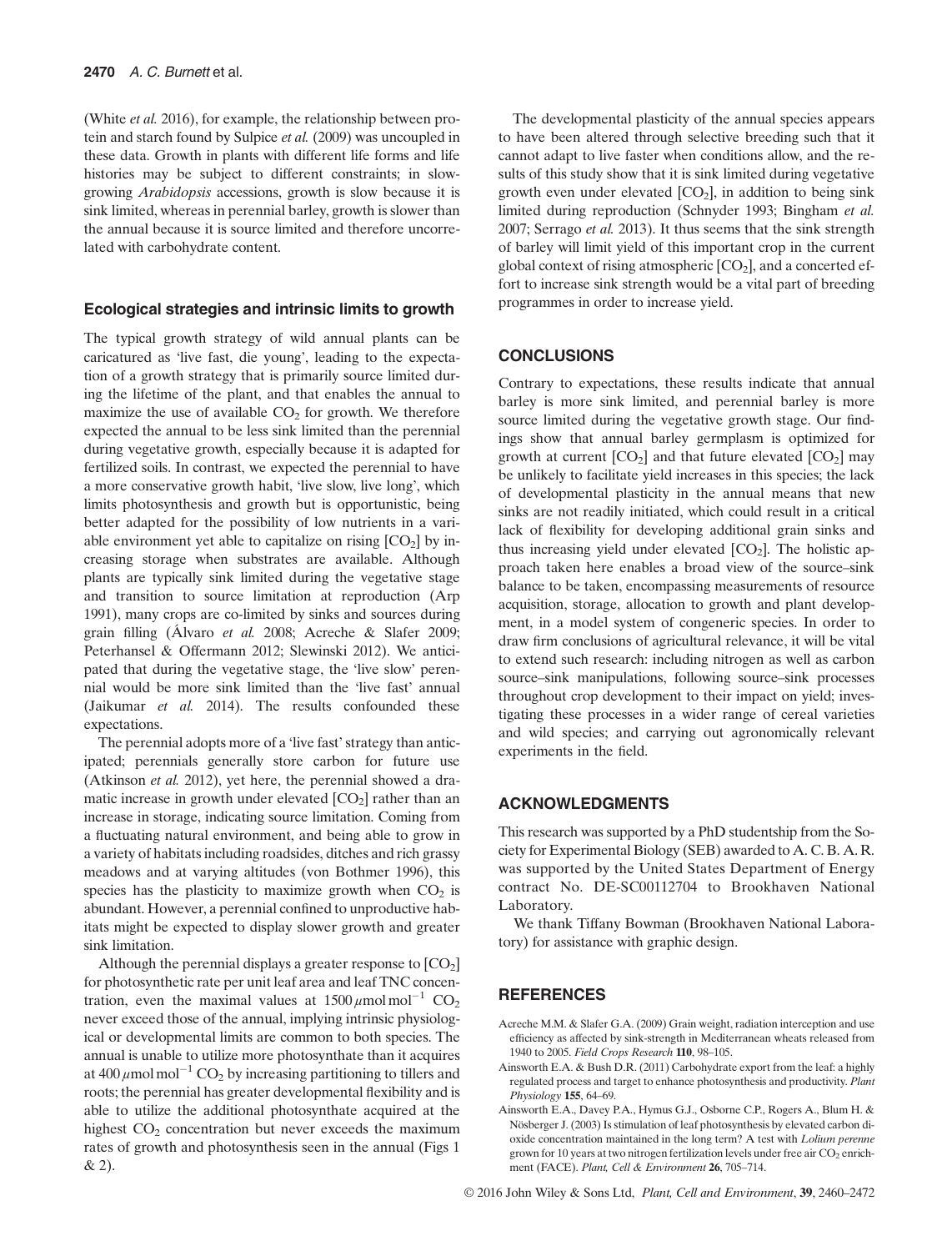- Ainsworth E.A., Leakey A.D.B., Ort D.R. & Long S.P. (2008a) FACE-ing the facts: inconsistencies and interdependence among field, chamber and modeling studies of elevated [CO<sub>2</sub>] impacts on crop yield and food supply. New Phytologist 179, 5–9.
- Ainsworth E.A., Rogers A. & Leakey A.D.B. (2008b) Targets for crop biotechnology in a future high-CO<sub>2</sub> and high-O<sub>3</sub> world. Plant Physiology 147, 13–19.
- Ainsworth E.A., Rogers A., Leakey A.D.B., Heady L.E., Gibon Y., Stitt M. & Schurr U. (2007) Does elevated atmospheric  $[CO<sub>2</sub>]$  alter diurnal C uptake and the balance of C and N metabolites in growing and fully expanded soybean leaves? Journal of Experimental Botany 58, 579–591.
- Ainsworth E.A., Rogers A., Nelson R. & Long S.P. (2004) Testing the 'source– sink' hypothesis of down-regulation of photosynthesis in elevated  $[CO<sub>2</sub>]$  in the field with single gene substitutions in Glycine max. Agricultural and Forest Meteorology 122, 85–94.
- Álvaro F., Royo C., García del Moral L.F. & Villegas D. (2008) Grain filling and dry matter translocation responses to source–sink modifications in a historical series of durum wheat. Crop Science 48, 1523.
- Arp W.J. (1991) Effects of source–sink relations on photosynthetic acclimation to elevated CO2. Plant, Cell & Environment 14, 869–875.
- Atkinson R.R.L., Burrell M.M., Osborne C.P., Rose K.E. & Rees M. (2012) A non-targeted metabolomics approach to quantifying differences in root storage between fast- and slow-growing plants. New Phytologist 196, 200–211.
- Atkinson R.R.L., Burrell M.M., Rose K.E., Osborne C.P. & Rees M. (2014) The dynamics of recovery and growth: how defoliation affects stored resources. Proceedings of the Royal Society B 281, 20133355.
- Bennett E., Roberts J.A. & Wagstaff C. (2012) Manipulating resource allocation in plants. Journal of Experimental Botany 63, 3391–3400.
- Bingham I.J., Blake J., Foulkes M.J. & Spink J. (2007) Is barley yield in the UK sink limited? Field Crops Research 101, 198–211.
- von Bothmer R. (1996) Distribution and habitat preferences in the genus Hordeum in Iran and Turkey. Annalen des Naturhistorischen Museums in Wien, Serie B 98, 107–116.
- Bryant J., Taylor G. & Frehner M. (1998) Photosynthetic acclimation to elevated  $CO<sub>2</sub>$  is modified by source:sink balance in three component species of chalk grassland swards grown in a free air carbon dioxide enrichment (FACE) experiment. Plant, Cell & Environment 21, 159-168.
- von Caemmerer S. & Farquhar G.D. (1984) Effects of partial defoliation, changes of irradiance during growth, short-term water stress and growth at enhanced p (CO2) on the photosynthetic capacity of leaves of Phaseolus vulgaris L. Planta 160, 320–329.
- von Caemmerer S., Quick W.P. & Furbank R.T. (2012) The development of C<sub>4</sub> rice: current progress and future challenges. Science 336, 1671–1672.
- Doust A. (2007) Architectural evolution and its implications for domestication in grasses. Annals of Botany 100, 941–950.
- Eyles A., Pinkard E.A., Davies N.W., Corkrey R., Churchill K., O'Grady A.P., Sands P. & Mohammed C. (2013) Whole-plant- versus leaf-level regulation of photosynthetic responses after partial defoliation in Eucalyptus globulus saplings. Journal of Experimental Botany 64, 1625–1636.
- FAO, IFAD & WFP (2014) The State of Food Insecurity in the World. Strengthening the Enabling Environment for Food Security and Nutrition. FAO, Rome.
- Farquhar G.D., Caemmerer S. & Berry J.A. (1980) A biochemical model of photosynthetic  $CO<sub>2</sub>$  assimilation in leaves of  $C<sub>3</sub>$  species. Planta 149, 78–90.
- Fernie A.R., Aharoni A., Willmitzer L., Stitt M., Tohge T., Kopka J., … DeLuca V. (2011) Recommendations for reporting metabolite data. The Plant Cell 23, 2477–2482.
- Ferrieri A., Agtuca B., Appel H., Ferrieri R. & Schultz J. (2013) Temporal changes in allocation and partitioning of new carbon as  ${}^{11}$ C elicited by simulated herbivory suggest that roots shape aboveground responses in Arabidopsis. Plant Physiology 161, 692–704.
- Foley J.A., Ramankutty N., Brauman K.A., Cassidy E.S., Gerber J.S., Johnston M., … Zaks D.P.M. (2011) Solutions for a cultivated planet. Nature 478, 337–342.
- Freschet G.T., Sward E.M. & Cornelissen J.H.C. (2015) Integrated plant phenotypic responses to contrasting above- and below-ground resources: key roles of specific leaf area and root mass fraction. New Phytologist 206, 1247–1260.
- Garnier E. (1992) Growth analysis of congeneric annual and perennial grass species. Journal of Ecology 80, 665–675.
- Geiger D.R. & Shieh W. (1993) Sink strength: learning to measure, measuring to learn. Plant, Cell & Environment 16, 1017–1018.
- Godfray H., Beddington J., Crute I., Haddad L., Lawrence D., Muir J., … Toulmin C. (2010) The challenge of food security. Science 327, 812–818.
- Grime J.P. & Hunt R. (1975) Relative growth-rate: its range and adaptive significance in a local flora. Journal of Ecology 63, 393–422.
- Harrison J., Gallagher J.A. & Pollock C.J. (1997) A simple and rapid method for the analysis of water-soluble carbohydrates from small segments of cereal leaf tissue. Journal of Plant Physiology 151, 654-659.
- HGCA. 2014. HGCA recommended list spring barley 2014.
- Isopp H., Frehner M., Long S.P. & Nösberger J. (2000) Sucrose-phosphate synthase responds differently to source-sink relations and to photosynthetic rates: Lolium perenne L. growing at elevated  $p(CO_2)$  in the field. Plant. Cell and Environment 23, 597–607.
- Iwasa Y. (2000) Dynamic optimization of plant growth. Evolutionary Ecology Research 2, 437–455.
- Jaikumar N.S., Snapp S.S., Flore J.A. & Loescher W. (2014) Photosynthetic responses in annual rye, perennial wheat, and perennial rye subjected to modest source: sink ratio changes. Crop Science 54, 274–283.
- Kinsman E.A., Lewis C., Davies M.S., Young J.E., Francis D., Vilhar B. & Ougham H.J. (1997) Elevated  $CO<sub>2</sub>$  stimulates cells to divide in grass meristems: a differential effect in two natural populations of Dactylis glomerata. Plant, Cell & Environment 20, 1309–1316.
- Lawlor D.W. & Paul M.J. (2014) Source/sink interactions underpin crop yield: the case for trehalose 6-phosphate/SnRK1 in improvement of wheat. Frontiers in Plant Science 5, 418.
- Leakey A.D.B., Ainsworth E.A., Bernacchi C.J., Rogers A., Long S.P. & Ort D. R. (2009) Elevated CO<sub>2</sub> effects on plant carbon, nitrogen, and water relations: six important lessons from FACE. Journal of Experimental Botany 60, 2859–2876.
- Long S.P., Ainsworth E.A., Leakey A.D.B., Nösberger J. & Ort D.R. (2006) Food for thought: lower-than-expected crop yield stimulation with rising  $CO<sub>2</sub>$  concentrations. Science 312, 1918–1921.
- Lowry O., Rosebrough N., Farr A. & Randall R. (1951) Protein measurement with the folin phenol reagent. The Journal of Biological Chemistry 193, 265–275.
- Masle J. (2000) The effects of elevated  $CO<sub>2</sub>$  concentrations on cell division rates, growth patterns, and blade anatomy in young wheat plants are modulated by factors related to leaf position, vernalization, and genotype. Plant Physiology 122, 1399–1415.
- Ort D.R., Merchant S.S., Alric J., Barkan A., Blankenship R.E., Bock R., … Zhu X. (2015) Redesigning photosynthesis to sustainably meet global food and bioenergy demand. Proceedings of the National Academy of Sciences 112, 8529–8536.
- Paul M.J. & Driscoll S.P. (1997) Sugar repression of photosynthesis: the role of carbohydrates in signalling nitrogen deficiency through source:sink imbalance. Plant, Cell & Environment 20, 110-116.
- Peterhansel C. & Offermann S. (2012) Re-engineering of carbon fixation in plants - challenges for plant biotechnology to improve yields in a high- $CO<sub>2</sub>$  world. Current Opinion in Biotechnology 23, 204–208.
- Poorter H. (1993) Interspecific variation in the growth response of plants to an elevated ambient CO<sub>2</sub> concentration. Vegetatio 104, 77-97.
- R Core Team (2015) R: A Language and Environment for Statistical Computing. R Foundation for Statistical Computing, Vienna, Austria. URL [http://www.R](http://www.R-project.org)[project.org](http://www.R-project.org)/.
- Reynolds M., Foulkes J., Furbank R., Griffiths S., King J., Murchie E., Parry M. & Slafer G. (2012) Achieving yield gains in wheat. Plant, Cell & Environment 35, 1799–1823.
- Rogers A. & Ainsworth E.A. (2006) The response of foliar carbohydrates to elevated  $[CO<sub>2</sub>$ . In Managed Ecosystems and  $CO<sub>2</sub>$  Case Studies Processes and Perspectives (eds Nosberger J., Long S., Blum H., Norby R., Hendrey G. & Stitt M.), pp. 293–308. Springer-Verlag, Heidelberg, Berlin.
- Rogers A., Fischer B., Bryant J., Frehner M., Blum H., Raines C. & Long S. (1998) Acclimation of photosynthesis to elevated  $CO<sub>2</sub>$  under low-nitrogen nutrition is affected by the capacity for assimilate utilization. Perennial ryegrass under free-air CO<sub>2</sub> enrichment. Plant Physiology 118, 683-689.
- Rogers A., Gibon Y., Stitt M., Morgan P.B., Bernacchi C.J., Ort D.R. & Long S.P. (2006) Increased C availability at elevated carbon dioxide concentration improves N assimilation in a legume. Plant, Cell and Environment 29, 1651–1658.
- Roumet C. & Roy J. (1996) Prediction of the growth response to elevated CO<sub>2</sub>: a search for physiological criteria in closely related grass species. New Phytologist 134, 615–621.
- Sang T. (2009) Genes and mutations underlying domestication transitions in grasses. Plant Physiology 149, 63–70.
- Schnyder H. (1993) The role of carbohydrate storage and redistribution in the source–sink relations of wheat and barley during grain filling – a review. New Phytologist 123, 233–245.
- Serrago R.A., Alzueta I., Savin R. & Slafer G.A. (2013) Understanding grain yield responses to source–sink ratios during grain filling in wheat and barley under contrasting environments. Field Crops Research 150, 42–51.